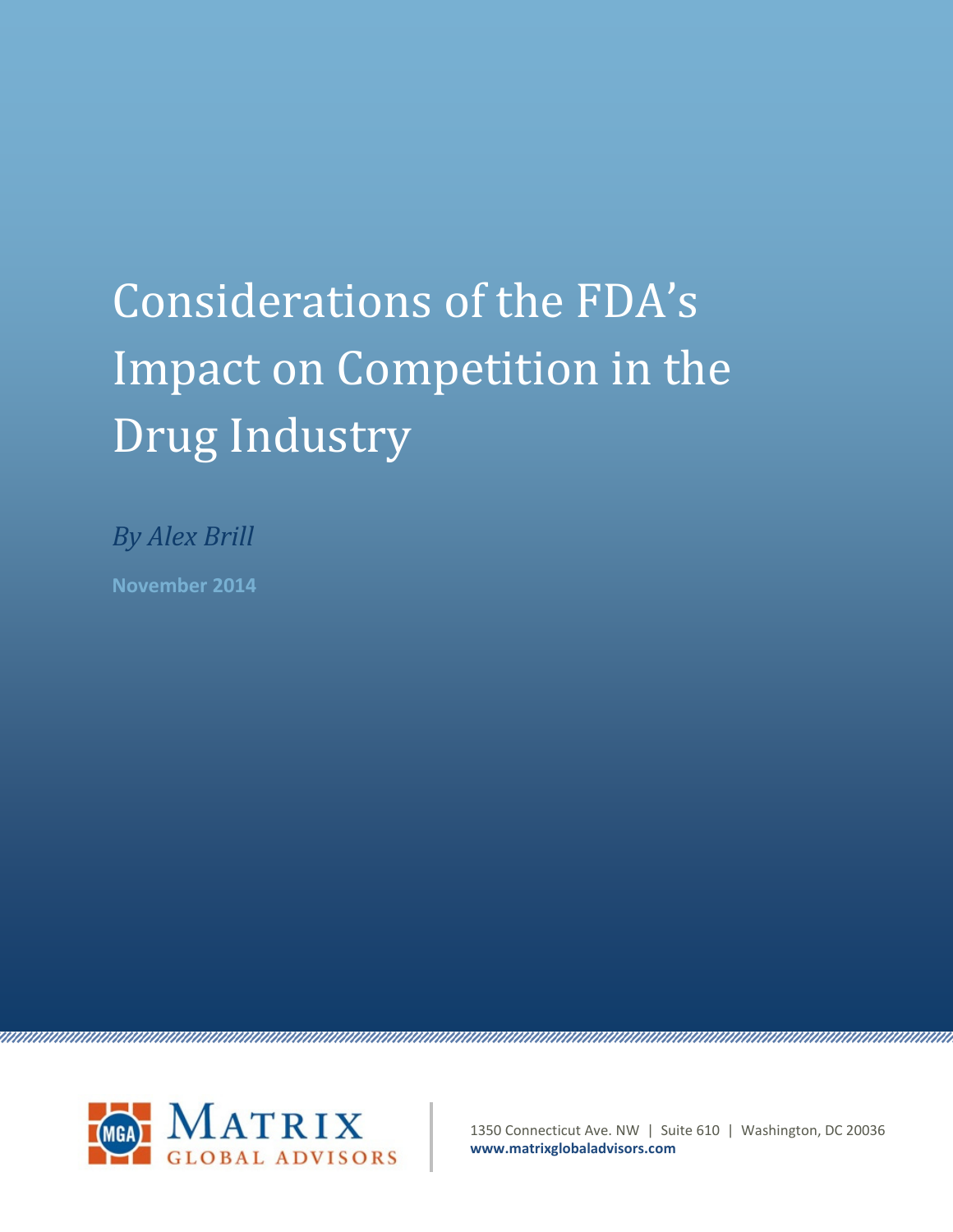## **EXECUTIVE SUMMARY**

New costly pharmaceuticals have caught the attention of the media and policymakers because of concerns about the impact of these expensive drugs on health care spending and access to care. Most prominent among these products is Sovaldi, the innovative new \$1,000 per-pill cure for hepatitis C, a disease that afflicts approximately 3.2 million Americans. Other examples include Opdivo, a cancer drug expected to enter the U.S. market in the near future that currently costs \$143,000 a year in Japan, and Keytruda, another cancer drug that recently won Food and Drug Administration (FDA) approval and will cost \$77,500 for an average course of treatment. These drugs, like many new pharmaceuticals, are important innovations, providing critical advances in health care. But some lawmakers, seemingly unconcerned about the costs, risks, and time involved in successful drug innovation and dismissive of sellers' and buyers' right to freely negotiate prices, have pointed fingers at drug manufacturers for their pricing strategies.

Concerns about the budget implications of costly medicines have led to proposals of federal government engagement (or "interference") directly in price negotiations. Government involvement in pricing has been thoroughly studied and determined to be both ineffective from a budget perspective and harmful to innovation. But the impact of other federal policies on drug prices deserves consideration. This paper is intended to explore this topic by examining how the FDA affects,

perhaps unintentionally and unknowingly, the prices of prescription drugs, and to encourage the agency to investigate and evaluate the impact it has on both brand vs. generic competition and brand vs. brand competition within the drug industry.

While the FDA's core mission is to protect the public heath by ensuring the safety and efficacy of drugs (among other products), the agency also makes it a priority to facilitate drug innovation. As this paper argues, the FDA can have a critical impact on the degree of market competition. Competition among pharmaceutical products leads to lower prices and, in many circumstances, encourages additional innovation. Conversely, inadequate incentives for innovation may deny the marketplace new and efficacious treatments that patients need. A critical balance between competition and innovation must be struck.

As policy experts examine the causes and consequences of high drug prices, greater attention should be paid to the FDA's impact on competition. Possible steps for lawmakers and the FDA to take to facilitate competition in the pharmaceutical industry include a more vigorous effort in support of biosimilars, faster review times for drug applications, legislation to prohibit misuse of Risk Evaluation and Mitigation Strategies (REMS), and adequate FDA resources to ensure that expedited approvals for certain novel drug applications do not impede the approval of competing brand drug applications.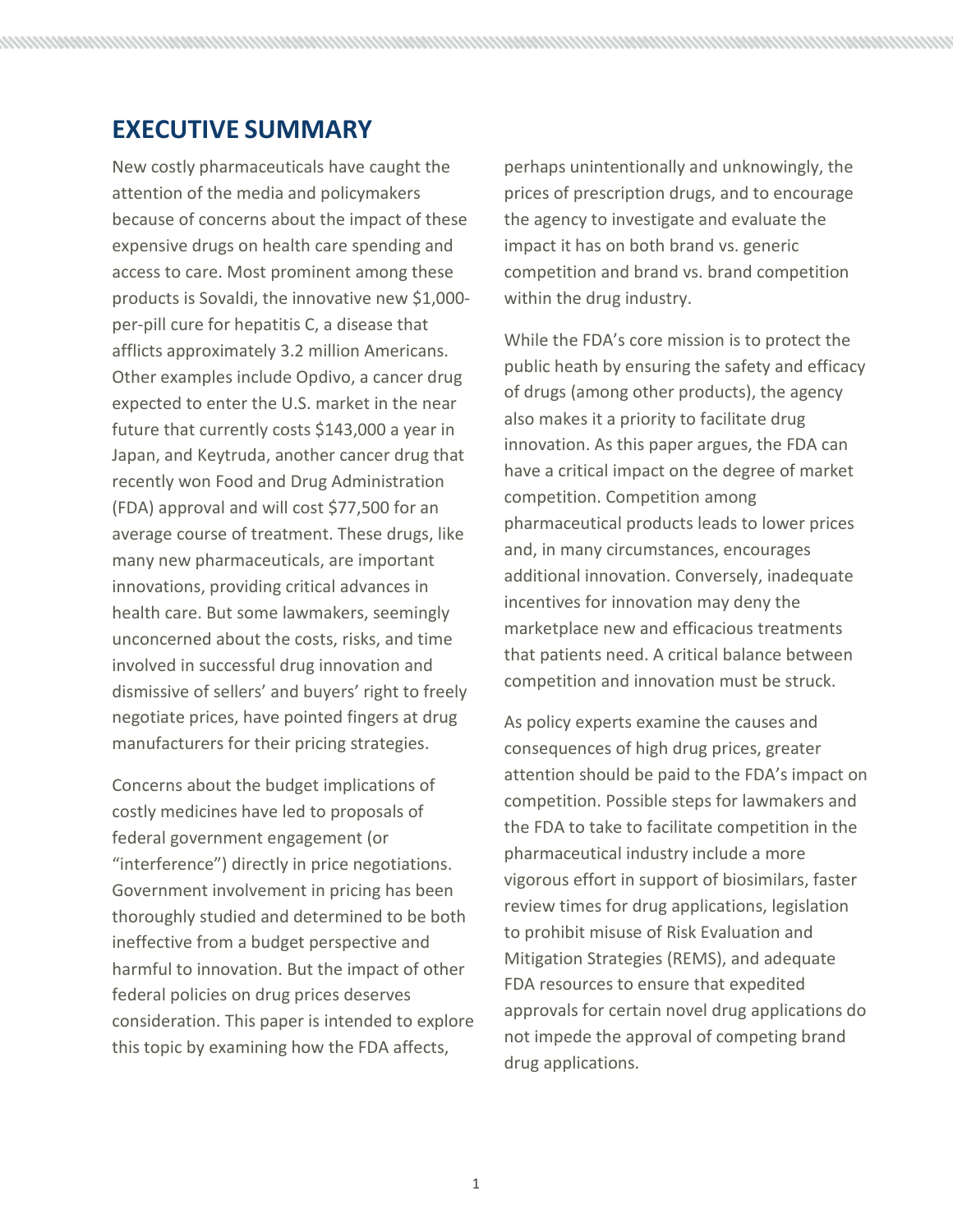#### **INTRODUCTION**

The Food and Drug Administration (FDA) is tasked with protecting public health through regulations and activities related to the safety and efficacy of prescription drugs, among other products. Recognizing the importance of pharmaceutical innovation, the FDA also employs incentives to encourage the development and speed the approval of new drugs and biologics. Researchers have examined the FDA's impact on various aspects of drug innovation in the United States and explored the effectiveness of programs geared toward expediting drug approvals.<sup>[1](#page-10-0)</sup> Most recently, researchers have assessed the FDA's tools for ensuring timely approval and appropriate utilization of specialty drugs.<sup>[2](#page-10-1)</sup> This paper examines an often-ignored but equally important aspect of the FDA's role as drug regulator: its impact on competition in the pharmaceutical industry. While drug prices are not directly within the purview of the FDA, the agency's actions do affect the market price for drugs and can have a meaningful impact on access to medicines and consumer welfare.

The benefits of competition are multifaceted, including not only cost-containment, but also innovation, as manufacturers pursue new products to avoid losing market share to competitors. Specific FDA programs and offices (the Office of Generic Drugs, most notably) do facilitate competition, but it is not an acknowledged priority of the agency on par with the commitment to aiding pharmaceutical innovation. The approval of thousands of generic drugs by the FDA in the last thirty years has led directly to enormous consumer benefit, as generic drugs yield hundreds of billions of dollars in savings annually. But competition among pharmaceutical products and manufacturers is not limited to generic drugs, and brand-to-brand competition within a given drug class is particularly undervalued in FDA priorities.

This paper examines how the FDA, within its core mission of safety and efficacy and its acknowledged responsibility to promote innovation, affects competition in the pharmaceutical industry. Such a perspective is especially critical now, as policymakers face public concerns over an increase in the number of high-cost specialty drugs. Without an understanding of the FDA's existing impact on competition, it may not be possible to fully understand the market dynamics that give rise to these high-priced products.

With this in mind, the paper is structured as follows. **Section one** offers an overview of the FDA's efforts to ensure the safety and efficacy of prescription drugs, as well as the programs and processes the agency employs to promote pharmaceutical innovation. **Section two** illustrates several ways (among many) that existing FDA structures and regulations unintentionally hinder competition.

#### **I. FDA REGULATION OF DRUGS AND BIOLOGICS: SAFETY, EFFICACY, AND INNOVATION**

The FDA is responsible for regulating a host of products, including food, cosmetics, medical devices, veterinary products, and prescription and non-prescription pharmaceuticals, among others. This paper focuses on the agency's role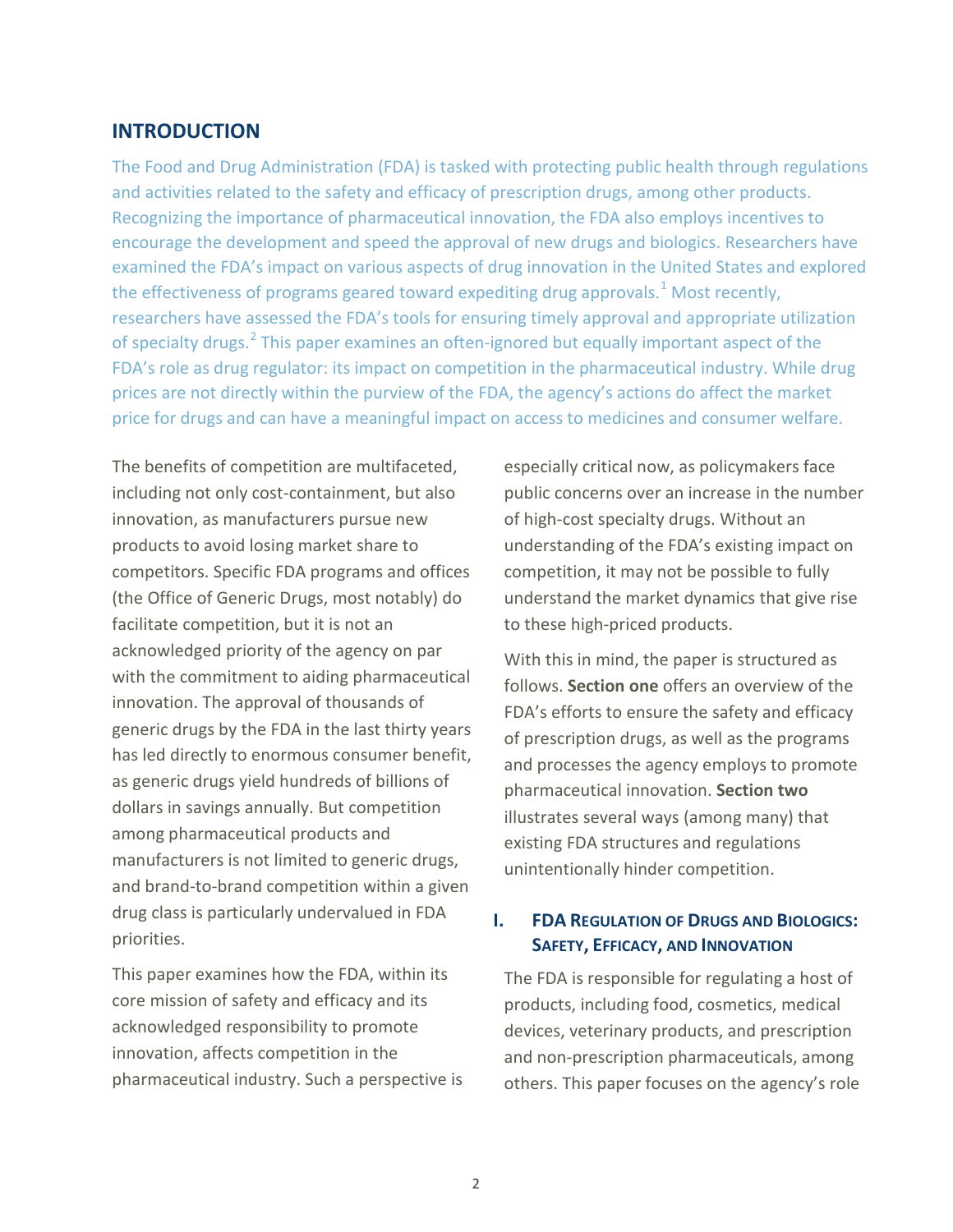as the regulator of prescription drugs—both small-molecule and biologic—for human consumption. This section provides an overview of the FDA's functions in ensuring the safety and efficacy of prescription drugs and promoting pharmaceutical innovation.

## **Ensuring Safety and Efficacy**

In pursuit of its mission to ensure that drugs are safe and effective, the FDA requires that drug manufacturing facilities meet standards of quality and safety, that new products undergo rigorous testing, and that patients receive accurate information about the risks and benefits of approved drugs. Prescription drug oversight is housed in the FDA's Center for Drug Evaluation and Research (CDER), whose primary functions include reviewing applications for new pharmaceutical products, overseeing post-market surveillance, and maintaining manufacturing and quality standards.<sup>[3](#page-10-2)</sup>

Before a new drug is ready for review, the FDA requires that it undergo rigorous testing, including three successive phases of human testing. After completing this strict regimen, drug companies hopeful of bringing a new product to market can apply for FDA approval using a new drug application (NDA) for smallmolecule drugs or a biologics license application (BLA) for biologics. Generic drugs, which are not required to repeat all of the testing performed by the innovator drug, receive FDA review under an abbreviated new drug application (ANDA).

In addition to evaluating the safety and efficacy of the drug seeking approval, the FDA inspects

manufacturing facilities and reviews the drug label that will accompany the new product. Following approval, the agency continues to monitor the quality of manufacturing facilities as well as the safety of the drug itself. In addition to agency review of adverse event reporting, FDA oversight of drug safety and efficacy after approval includes post-market risk management plans such as Risk Evaluation and Mitigation Strategies (REMS) that the agency may have required of the manufacturer as a prerequisite for approval.

These requirements, intended to ensure the critically important safety and efficacy of prescription drugs, also result in high regulatory compliance burdens and generate significant costs for the innovator drug manufacturer. By raising the cost of entry to the pharmaceutical industry, these safety and efficacy requirements also affect the degree of competition within the industry.

## **Promoting Innovation**

Developing a new drug is risky, timeconsuming, and expensive. Estimates of the cost of developing a new approved drug vary, but it is unquestionably an endeavor that involves, on average, hundreds of millions of dollars and a decade or more of time. Recognizing that the enormous development costs and lengthy process can delay or deter vital new medicines, the FDA, often at the direction of Congress, has established various ways to promote drug innovation and speed market entry, primarily by expediting certain new drug approvals and offering pre- and postapproval economic incentives for new drugs.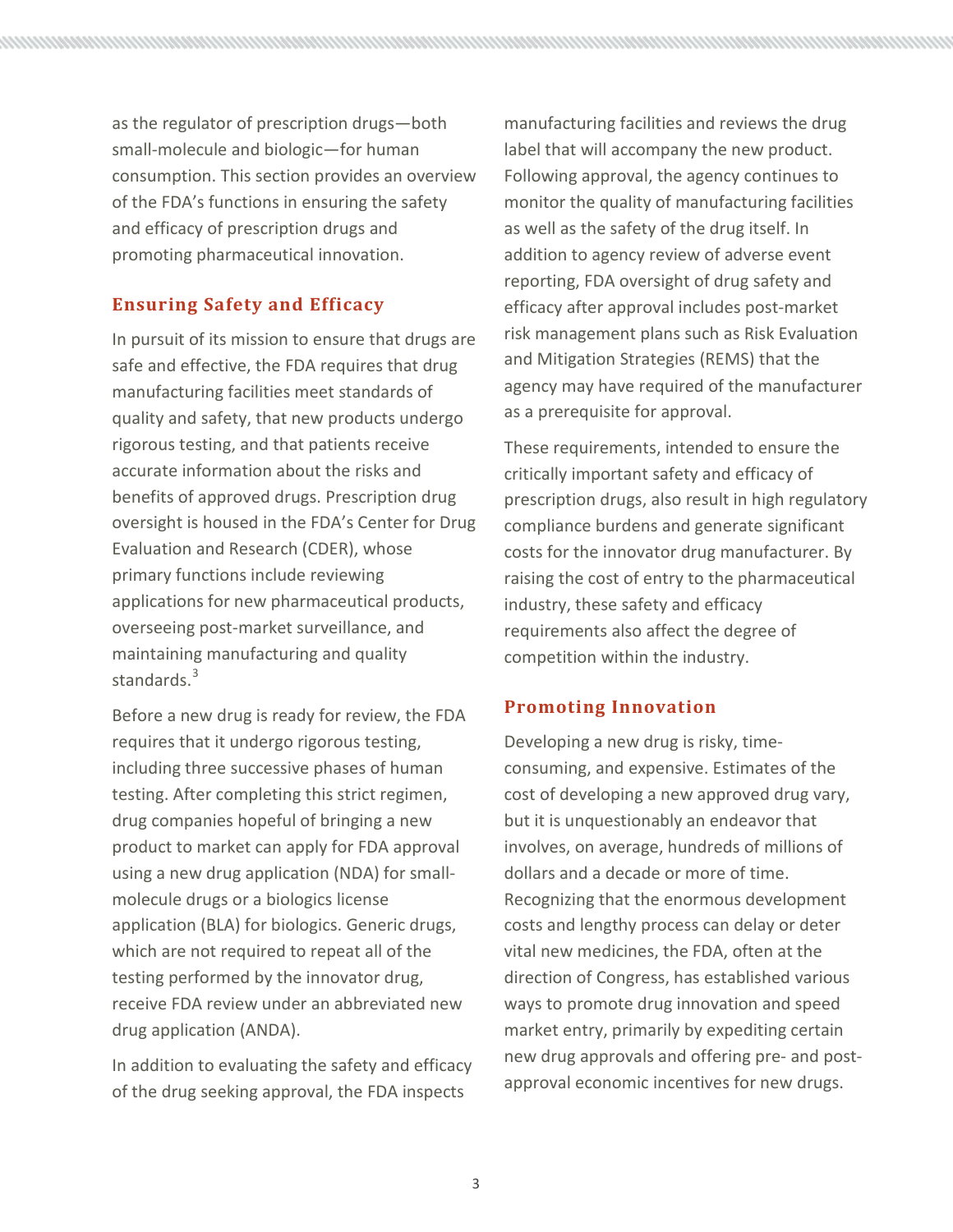#### **Expedited Approval**

The most recent method for expediting the approval of new drugs—known as breakthrough therapy designation—was created by the Food and Drug Administration Safety and Innovation Act of 2012, which reauthorized the Prescription Drug User Fee Act through 2017 and expanded upon the previous approval processes from the Food, Drug, and Cosmetic Act. The FDA now has four means of expediting the approval of new drugs that treat serious conditions:

- 1. Breakthrough therapy designations for drugs in clinical trials that show greater promise than available products for treating serious conditions;
- 2. Fast track designations for drugs that address an unmet medical need;
- 3. Priority review for NDAs and BLAs that demonstrate significant improvement over available treatments; and
- 4. Accelerated approval for drugs with an intermediate clinical endpoint that indicates the likelihood of substantial clinical benefit.<sup>[4](#page-10-3)</sup>

The median time from application submission to FDA approval for standard NDAs and BLAs is 10 months, and for priority NDAs and BLAs, 6 months. [5](#page-10-4)

#### **Economic Incentives**

The FDA also makes available to drug manufacturers economic incentives, pre- and post-approval, for certain kinds of new drug

development. Pre-approval incentives include grants and user-fee waivers, and post-approval incentives include patent term restoration and marketing exclusivity.<sup>[6](#page-10-5)</sup> For orphan drugs, which treat rare diseases and conditions, the FDA, as established by the Orphan Drug Act of 1983, offers both pre- and post-approval economic incentives, including research grants, tax credits, and seven years of marketing exclusivity.

Post-approval incentives—namely, patent term restoration and marketing exclusivity—for nonorphan drugs were established as part of the Drug Price Competition and Patent Term Restoration Act of 1984 (commonly known as the Hatch-Waxman Act), which was intended to balance incentives for drug innovation and competition. Under Hatch-Waxman, the FDA is authorized to award a qualifying new drug three or five years of marketing exclusivity (depending on the product's merits) and restore to the drug's patent term the time elapsed during FDA review of the product.<sup>[7](#page-10-6)</sup> Biologic drugs are awarded twelve years of exclusivity, as established by the Affordable Care Act of 2010.

#### **Commitment to Innovation**

The FDA not only actively supports and promotes drug innovation, but is also vocal about its obligation to do so. CDER recently identified "scientific innovation" as one of its four primary strategies.<sup>[8](#page-10-7)</sup> And the agency touts its role in facilitating new drugs thus:

> Innovation drives progress. When it comes to innovation in the development of new drugs and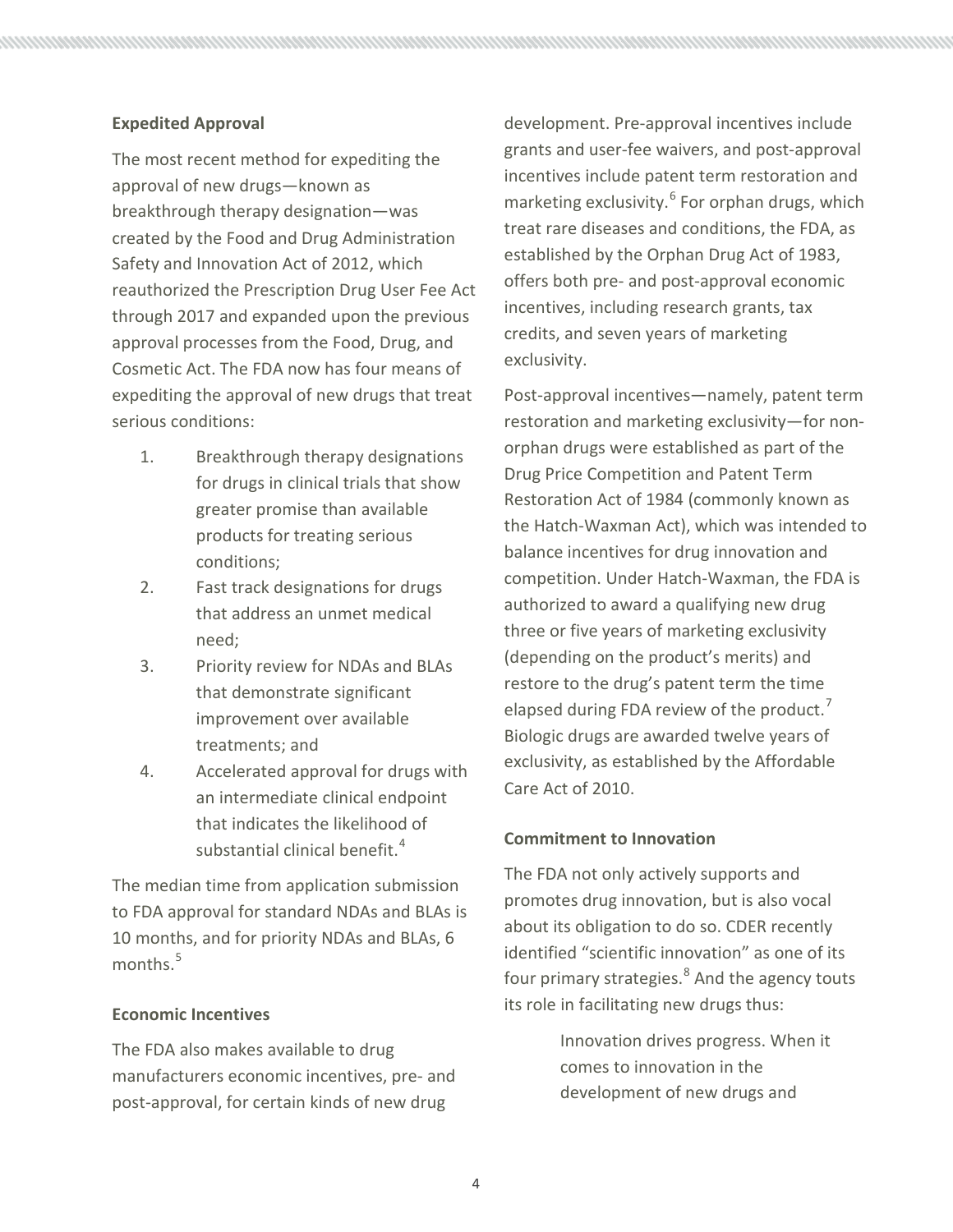therapeutic biological products, [CDER] supports the pharmaceutical industry at every step of the process. . . . The availability of new drugs and biological products often means new treatment options for patients and advances in health care for the American public. For this reason, CDER supports innovation and plays a key role in helping to advance new drug development.<sup>[9](#page-10-8)</sup>

In short, the FDA has embraced its role as a facilitator of innovation—a role that legislation over the last several decades has made an increasing share of the agency's responsibilities. Promoting innovation is now inextricably interwoven with the FDA's core mission of ensuring safety and efficacy.

Drug innovation has been indisputably beneficial to patients and the health care system, as demonstrated by new cures to previously incurable diseases, vaccines for previously debilitating or deadly diseases, and effective treatments to mitigate the consequences of many other diseases. In addition, proper medication adherence can prevent costly hospitalizations and affect health care outlays more broadly. According to the Congressional Budget Office (CBO):

> Taking an antibiotic may prevent a more severe infection, and adhering to a drug regimen for a chronic condition such as diabetes or high blood pressure may prevent complications. In either of those circumstances, taking the medication may also avert hospital admissions and thus reduce the use of medical services.<sup>[10](#page-10-9)</sup>

Nevertheless, innovation is not the only way that the drug industry improves consumer welfare. While drug prices are not (and should not be) a factor when the FDA determines if a drug should be approved for marketing in the United States, how the FDA makes such a determination can ultimately contribute to the market dynamics that affect a product's price. Without a statutory and regulatory agenda for the FDA that carefully examines the agency's effect on pharmaceutical competition, some consumer welfare may be unnecessarily lost.

#### **II. THE FDA'S IMPACT ON COMPETITION**

Broadly speaking, there are two types of drug competition: generic drugs competing with their brand counterparts and brand drugs competing with other brands in the same drug class. Like innovation, competition is directly affected by the FDA. But competition particularly brand-to-brand competition—has not been prioritized by the agency or by Congress to the same degree as innovation. This section examines the FDA's impact on competition and offers examples of ways that the agency unintentionally stymies competition in the drug industry. First, the long delay in elaborating the pathway for biosimilars to enter the U.S. market has thwarted competition in that space. Second, with regard to brand-tobrand competition, the FDA's ability to approve new drugs in a timely manner requires adequate funding either through Congressional appropriations or user fees. And finally, despite the broad success of the Office of Generic Drugs, the agency is plagued by a backlog of generic drug applications.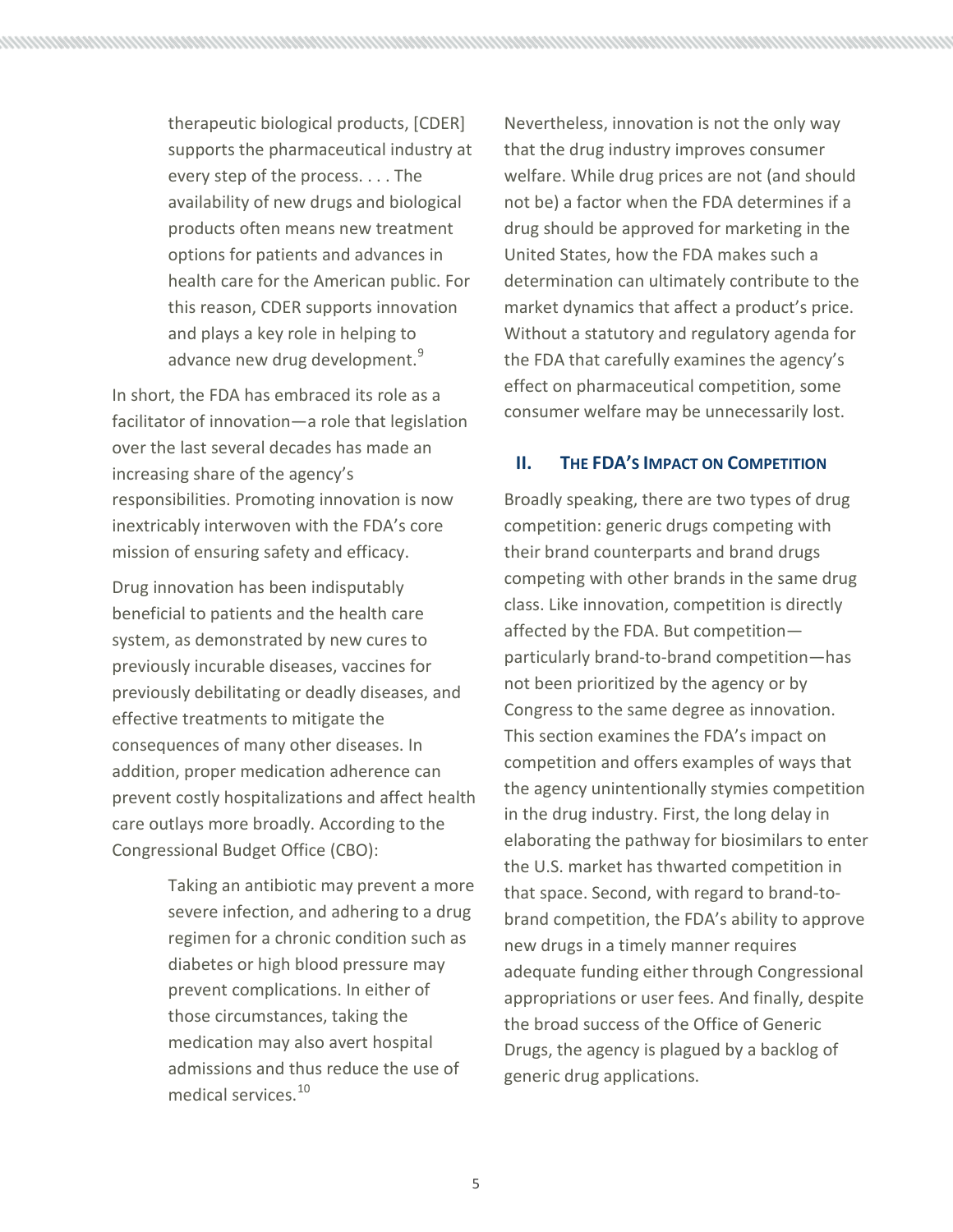#### **Biosimilar Competition**

Biologics, drugs derived from living cells, are among the most expensive pharmaceutical products on the market and account for a growing share of drug spending in the United States. U.S. spending on biologics totaled \$92 billion in 2013 (roughly 28 percent of all U.S. drug spending). This represented a nearly 10 percent increase over 2012 biologics spending.<sup>[11](#page-10-10)</sup> Biosimilars, essentially a lower-priced, competing copy of a brand biologic, are expected to yield cost savings for payors and patients. Because a biosimilar is expected to be "highly similar" to its reference product rather than identical (as is the case for small-molecule generics), economists and market analysts generally expect the competition between a biosimilar and its reference product to be distinct from the competitive dynamic among brand and generic small-molecule products. Competition between biologics and biosimilars is expected to look more like the competition generally observed among brand small-molecule products within the same class. Nevertheless, CBO has projected that biosimilar prices will be 40 percent lower than biologic prices.<sup>[12](#page-10-11)</sup> A new analysis by the RAND Corporation estimates that biosimilars would generate \$44 billion in savings over ten years.<sup>[13](#page-10-12)</sup>

Though the Affordable Care Act (ACA) established a pathway for biosimilar market entry, there are currently no biosimilars available in the United States. This is because the ACA tasked the FDA with

detailing the pathway, but the FDA has made little progress in doing so in more than four years. In July 2014, Sandoz filed a biosimilar application with the FDA to copy Neupogen (filgrastim), a biologic used to counteract the effects of chemotherapy. And in August, Celltrion filed an application for a biosimilar version of Remicade (infliximab). But much about the biosimilar pathway remains obscured, making Sandoz and Celltrion test cases.<sup>[14](#page-10-13)</sup>

While the FDA has released draft guidance on various issues related to biosimilars, the agency's delay in issuing final guidance for biosimilar manufacturers has thwarted the development of a U.S. biosimilars industry—thus preventing the savings that competition would generate. In fact, near the time of the ACA's enactment, CBO estimated that the first biosimilars "could enter the market near the middle of calendar year 2012. In particular, we believe that some applications for [biosimilars] for which regulatory authorities in the European Union have already issued guidance or granted marketing approval would be submitted shortly after enactment of the bill."<sup>[15](#page-10-14)</sup> CBO also projected that budgetary savings from biosimilars would first be realized in FY 2014, a prediction that has proved too optimistic.

Along with the development of regulations, FDA guidance on biosimilar naming, currently under discussion, could limit the marketability of these products. Should the agency require a unique naming convention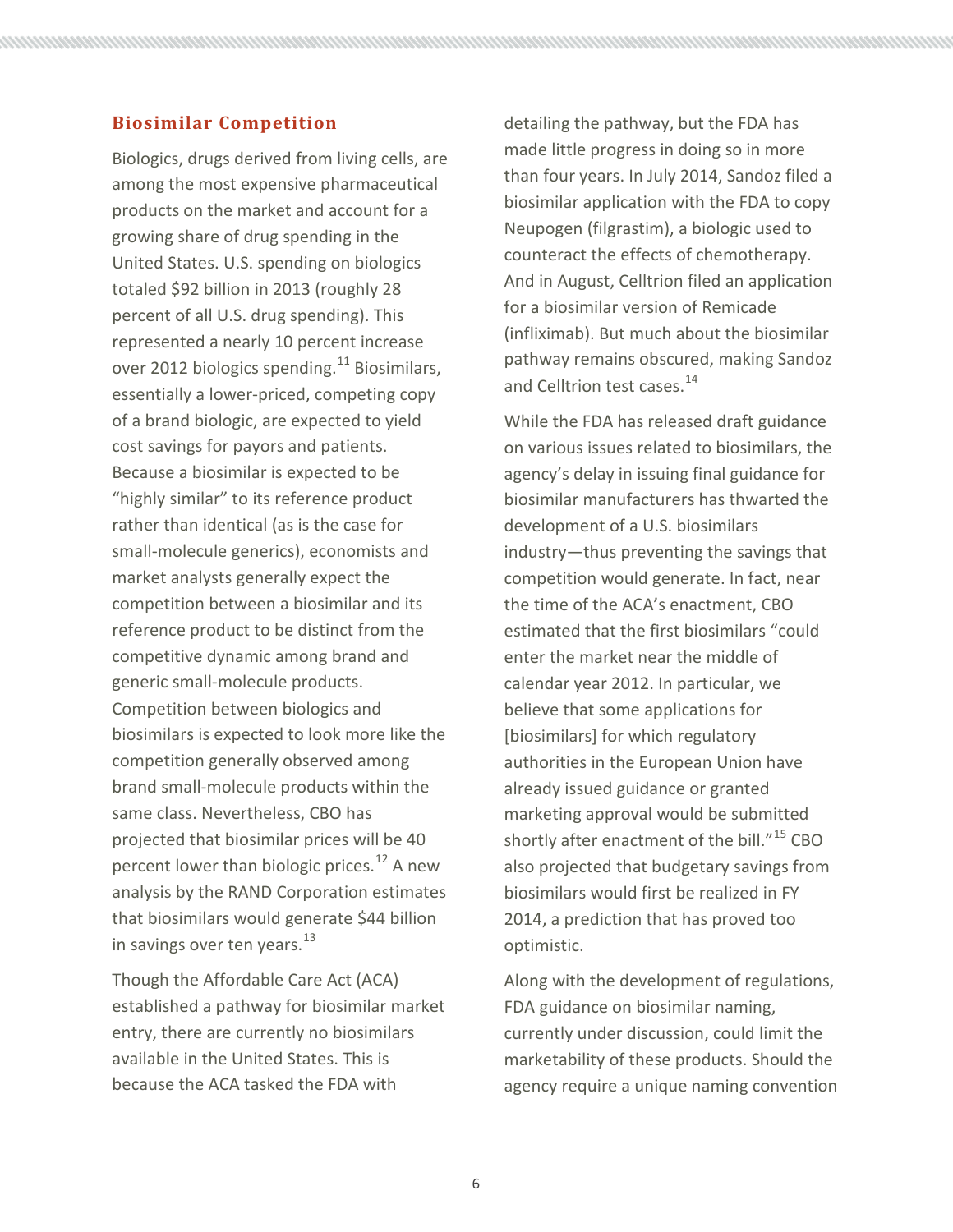for biosimilars that impedes prescribing and utilization of these products, it may result in a smaller prospective biosimilars market for a given drug, which naturally would reduce the probability that a biosimilar product would be developed.

### **Brand vs. Brand Drug Competition**

## **Dedication of Resources to Expedited Approvals**

The FDA's focus on streamlining approvals for certain types of new drugs means that fewer resources are available for agency activities that prioritize competition within a given drug class. While the public health benefit from drugs that receive expedited approval is undeniable, it is important to recognize that other products are leapfrogged in the process and to acknowledge that this has consequences for competition. The four routes for expedited approval noted above apply to drugs that address unmet needs or represent significant improvements over currently available products. In other words, brand drugs offering benefits comparable to existing products are not eligible for expedited approval. Because the FDA does not prioritize approving competitive products, the first brand drug in a given class may benefit from additional market access with limited or no competition from a potentially competing brand.

#### **Availability of Adequate Resources**

In 2013, the Prescription Drug User Fee Act user fees totaled \$718,669,000 and accounted for approximately 69 percent of the funding for the review of human drug applications, while

about 31 percent of funding came from appropriations.<sup>[16](#page-10-15)</sup> The President's FY 2015 budget request to Congress for human drug– related services is nearly \$480 million, or \$13 million above the enacted level in FY 2014, an increase of just under 3 percent. Some thirdparty advocacy groups, including Alliance for a Stronger FDA, have called for FDA funding levels higher even than the Administration's current budget request and have noted that appropriated funds to the human drug function have increased just 13 percent over the last five years.<sup>17</sup>

#### **Brand vs. Generic Drug Competition**

The FDA's regulation of generic drugs under the Hatch-Waxman Act represents the most prominent way in which the agency promotes pharmaceutical competition. As noted above, Hatch-Waxman was intended to balance innovation and competition in the pharmaceutical industry. On the competition side, the law allowed for an abbreviated approval pathway for generic drugs and rewarded the first successful patent challenger with 180 days of exclusivity for its generic product. Thirty years after enactment, these policies have led to a robust generic drug industry in the United States.

The competition that generics bring to the brand drug industry offers substantial benefits to patients and payors in the form of lower drug prices. According to the FDA, generic drugs are 80–85 percent cheaper than their brand counterparts.<sup>[18](#page-10-17)</sup> CBO, citing the National Association of Chain Drug Stores, estimates the average generic price discount to be 75 percent.<sup>[19](#page-10-18)</sup> Moreover, when multiple generic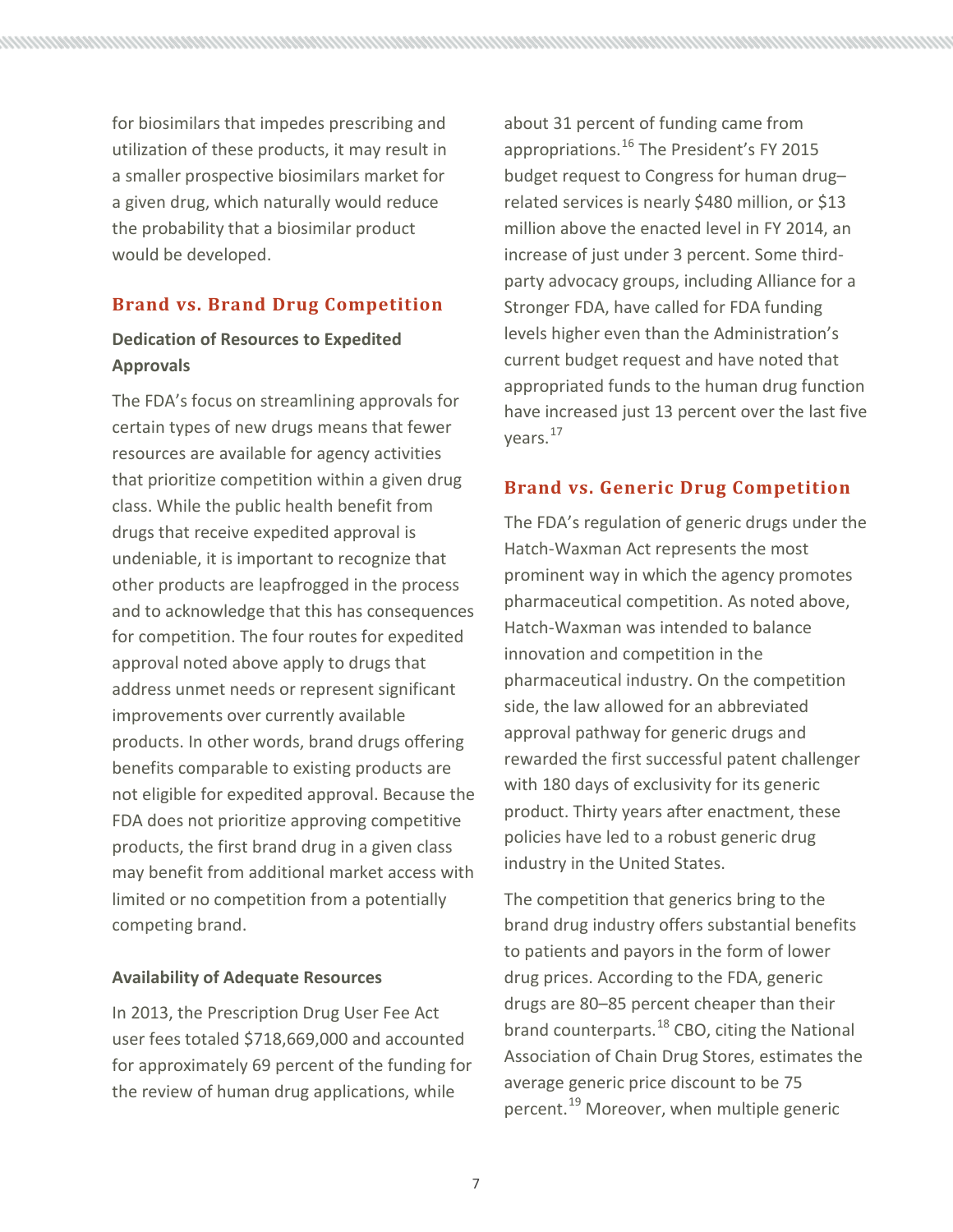manufacturers sell comparable products, the competition among them ensures the greatest amount of price competition. Health economists have found that when there are more than four generic manufacturers for a given product, prices decline significantly. $^{20}$  $^{20}$  $^{20}$ According to the Generic Pharmaceutical Association, the trade association for the generic drug industry, generic drugs saved the U.S. health care system \$217 billion in 2012 and \$1.2 trillion in the last decade. $21$ 

#### **Delays in ANDA Approvals**

Despite the enormous success of generics in achieving health care savings and the FDA's established programs and policies to promote generic competition, generic drugs are not given the same attention at the agency as innovative products. For example, the median ANDA approval time is 36 months, which means that it takes the FDA on average more than three times longer to approve an ANDA than to approve a standard NDA/BLA, and fully six times longer than it takes to approve a priority NDA/BLA.<sup>[22](#page-10-21)</sup>

These lengthy approval times stem from a backlog of ANDAs at the FDA that has been steadily growing for the last decade. Since the late 1990s, the FDA's Office of Generic Drugs each year has received more ANDAs than the year before, with a 150 percent increase from fiscal year 2001 to fiscal year 2005 alone.<sup>[23](#page-11-0)</sup> The median approval time increased from approximately 16 months in fiscal year 2005 to

its current level of 36 months.<sup>[24](#page-11-1)</sup> Despite awareness of this growing problem, it was not until 2012, with the enactment of the Generic Drug User Fee Amendments (GDUFA), that the issue was addressed. Under GDUFA, new generic drug manufacturer fees will help cover the cost of reviewing applications. But even with this new funding, the FDA does not anticipate reducing ANDA review times to 10 months until fiscal year 2017.<sup>[25](#page-11-2)</sup> And there is already some question about the agency's ability to meet its GDUFA goals.<sup>[26](#page-11-3)</sup>

#### **Misuse of REMS Programs**

As mentioned above, Risk Evaluation and Mitigation Strategies (REMS) programs are post-market risk management plans that the FDA requires for some drugs. The FDA requires REMS programs for nearly 40 percent of new drugs.[27](#page-11-4) Many REMS programs restrict product distribution as a safety measure, and brand manufacturers have begun using these required restrictions to deny access to drug samples for generic manufacturers, who need samples to develop generic versions of brand products. Brand manufacturers have also begun extending this practice to drugs that are not under REMS programs. A recent study by the author quantified the lost savings from brand manufacturers' preventing generic market entry in this way. By this estimate, \$5.4 billion in annual drug spending could be saved if generic versions of the forty brand drugs in the analysis were allowed to come to market. $^{28}$  $^{28}$  $^{28}$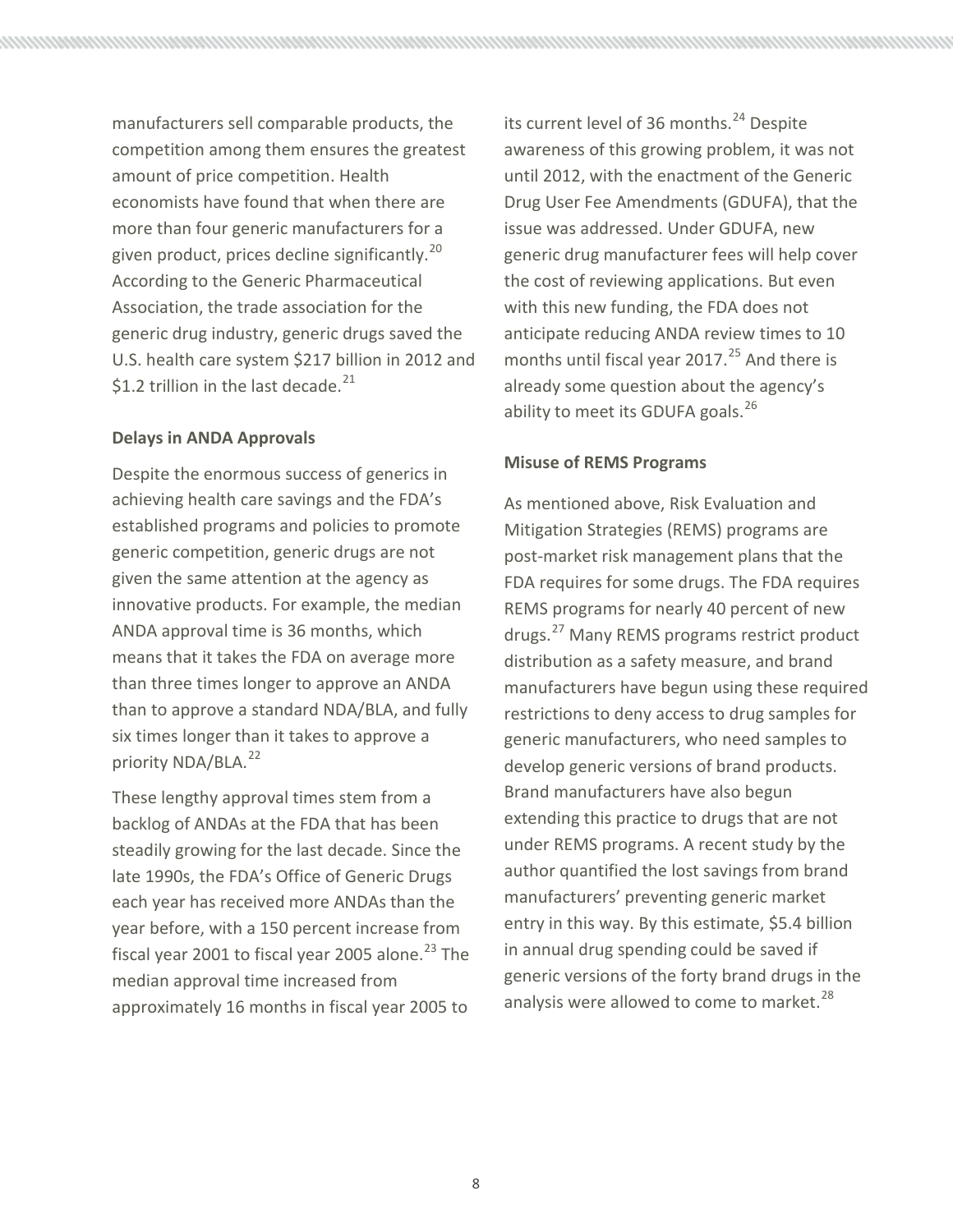## **CONCLUSION**

Pharmaceutical competition is critical to the U.S. health care system. It yields cost savings, as both generic drugs and competing brand drugs lead to lower prices. And competition promotes drug innovation, as brand manufacturers seek to capture market share by introducing new and superior products. The matter is complicated, however, by the fact that there are obvious reasons that drug innovation deserves some governmentimposed barriers to competitors' market entry—namely, to ensure adequate incentives for manufacturers to undertake time-intensive and costly drug development. But, if not appropriately calibrated, such protections can be excessive and thus damaging to national

welfare. Congress must balance these tradeoffs carefully when creating drug policy legislation. The FDA, too, must be cognizant of the consequences of its actions on competition.

Today, there is a rigorous health policy debate about the impact of competition on health care spending, but largely absent from this debate is discussion of the FDA's role in promoting or discouraging competition in the drug industry. While the FDA does have a positive impact on pharmaceutical competition in some respects, there are many ways that the agency hinders competition, and the consequences of these impediments need to be better understood and rectified.

#### **ABOUT THE AUTHOR**

Alex Brill is the CEO of Matrix Global Advisors, an economic policy consulting firm. He is also a research fellow at the American Enterprise Institute and in 2010 served as an advisor to the Simpson-Bowles Commission. Previously, he was chief economist and policy director to the House Ways and Means Committee. Prior to his time on the Hill, he served on the staff of the President's Council of Economic Advisers.

This report was sponsored by the Pharmaceutical Care Management Association (PCMA). The author is solely responsible for the content. Any views expressed here represent only the views of the author.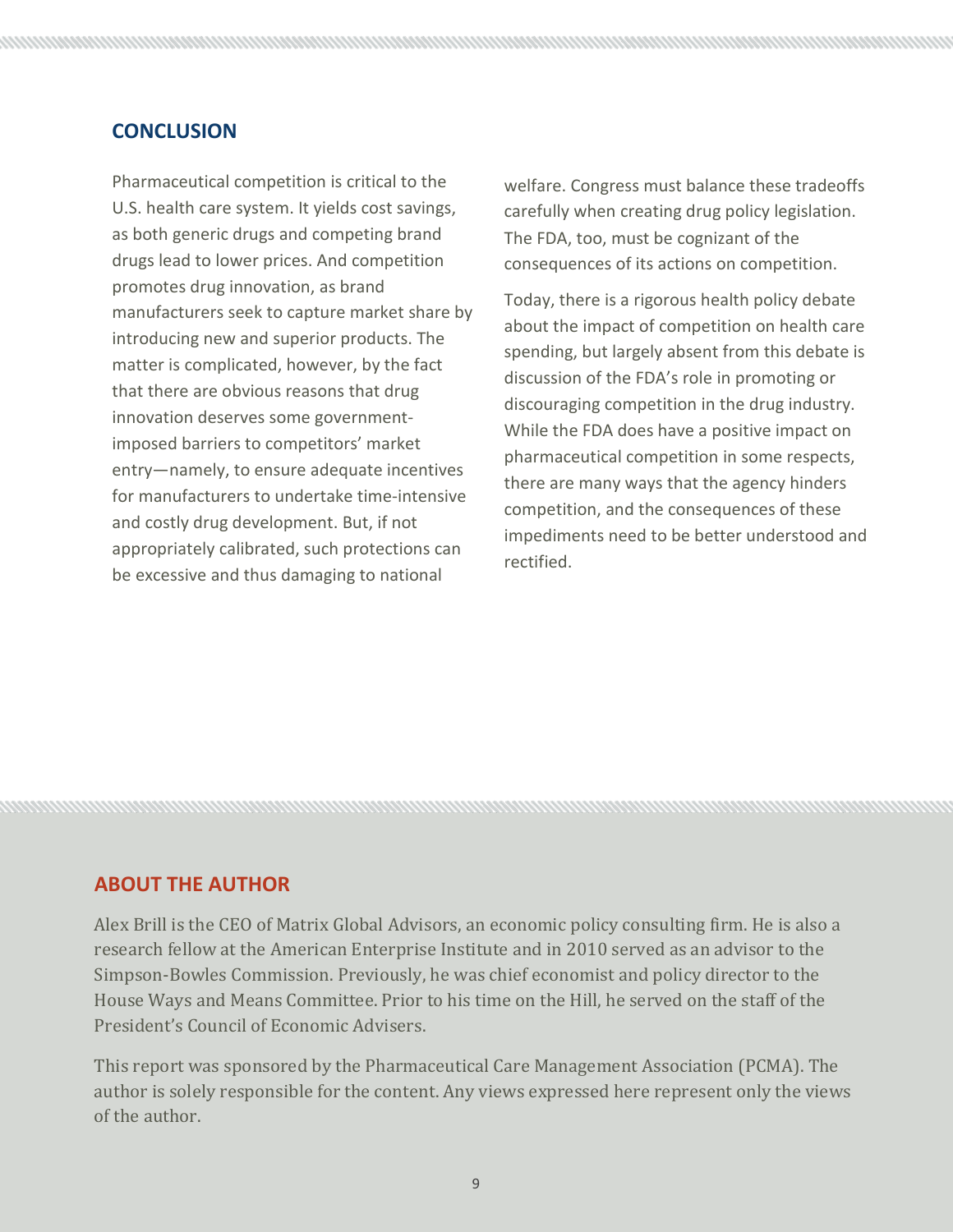#### **NOTES**

l

<span id="page-10-0"></span><sup>1</sup> See, for example, Rebecca S. Eisenberg, "The Role of the FDA in Innovation Policy," *Michigan Telecommunications and Technology Law Review* 13 (2007): 345–88; and Tomas J. Philipson and Eric Sun, "Cost of Caution: The Impact on Patients of Delayed Drug Approvals," Manhattan Institute, Project FDA, no. 2, June 2010.<br><sup>2</sup> Aaron S. Kesselheim, et al., "Existing FDA Pathways Have Potential to Ensure Early Access to, and Appropriate Use

<span id="page-10-1"></span>of, Specialty Drugs," *Health Affairs* 33, no. 10 (October 2014): 1770–78.<br><sup>3</sup> Food and Drug Administration (FDA), Center for Drug Evaluation and Research (CDER), *Strategic Plan 2013–2017*,

<span id="page-10-2"></span>www.fda.gov/downloads/AboutFDA/CentersOffices/OfficeofMedicalProductsandTobacco/CDER/UCM376545.pdf.

<span id="page-10-3"></span><sup>4</sup> FDA, *Guidance for Industry: Expedited Programs for Serious Conditions – Drugs and Biologics*, May 2014, www.fda.gov/downloads/Drugs/GuidanceComplianceRegulatoryInformation/Guidances/UCM358301.pdf.<br><sup>5</sup> FDA, FY 2015 FDA Justification of Estimates for Appropriations Committees, "Narrative by Activity: Human

<span id="page-10-4"></span>Drugs," www.fda.gov/downloads/AboutFDA/ReportsManualsForms/Reports/BudgetReports/UCM394590.pdf.

<span id="page-10-5"></span> $6$  FDA, "Economic Assistance and Incentives for Drug Development," updated November 1, 2011,

www.fda.gov/Drugs/DevelopmentApprovalProcess/SmallBusinessAssistance/ucm069929.htm.<br><sup>7</sup> Allen M. Sokal and Bart A. Gerstenblith, "The Hatch-Waxman Act: Encouraging Innovation and Generic Drug

<span id="page-10-6"></span>Competition," Current Topics in Medicinal Chemistry 10, no. 18 (2010): 1950–59.<br><sup>8</sup> CDER, *Strategic Plan 2013–2017*.<br><sup>9</sup> FDA. "New Drugs at FDA: CDER's New Molecular Entities and New Therapeutic Biological Products of 201

<span id="page-10-7"></span>

<span id="page-10-8"></span>updated August 7, 2014, www.fda.gov/Drugs/DevelopmentApprovalProcess/DrugInnovation/default.htm.<br><sup>10</sup> Congressional Budget Office (CBO), "Offsetting Effects of Prescription Drug Use on Medicare's Spending for

<span id="page-10-9"></span>Medical Services," November 2012, www.cbo.gov/sites/default/files/cbofiles/attachments/43741-MedicalOffsets-

<span id="page-10-10"></span>11-29-12.pdf.<br><sup>11</sup> IMS Institute for Healthcare Informatics, "Medicine Use and Shifting Costs of Healthcare: A Review of the Use of Medicines in the United States in 2013," April 2014.<br><sup>12</sup> CBO, Cost Estimate for S. 1695, Biologics Price Competition and Innovation Act of 2007, June 25, 2008.

<span id="page-10-12"></span><span id="page-10-11"></span><sup>13</sup> Andrew W. Mulcahy, Zachary Predmore, and Soeren Mattke, "The Cost Savings Potential of Biosimilar Drugs in the United States," RAND Corporation, 2014, www.rand.org/t/PE127.

<span id="page-10-13"></span><sup>14</sup> Alexander Gaffney, "Sandoz First Company to File for Biosimilar Approval in US Under New Pathway," July 24, 2014, www.raps.org/Regulatory-Focus/News/2014/07/24/19818/Sandoz-First-Company-to-File-for-Biosimilar-Approval-in-US-Under-New-Pathway.<br><sup>15</sup> CBO, "Biologics Price Competition and Innovation Act of 2007," June 2008, p. 6,

<span id="page-10-14"></span>

www.cbo.gov/sites/default/files/cbofiles/ftpdocs/94xx/doc9496/s1695.pdf.

<span id="page-10-15"></span><sup>16</sup> Department of Health and Human Services, "Prescription Drug User Fee Rates for Fiscal Year 2014; Correction," *Federal Register* 78, no. 167 (August 28, 2013), www.gpo.gov/fdsys/pkg/FR-2013-08-28/pdf/2013-20958.pdf; and FDA, FY 2013 PDUFA Financial Report, "Prescription Drug User Fee Act," p.13,

www.fda.gov/downloads/AboutFDA/ReportsManualsForms/Reports/UserFeeReports/FinancialReports/PDUFA/UC M398242.pdf.<br><sup>17</sup> Alliance for a Stronger FDA. "Agency Growth . . . And Macro-Budgetary Politics," September 12, 2014,

<span id="page-10-16"></span>

<span id="page-10-17"></span>www.strengthenfda.org/2014/09/12/agency-growth-and-macro-budgetary-politics.<br><sup>18</sup> FDA, "Facts about Generic Drugs," updated September 19, 2012,

www.fda.gov/drugs/resourcesforyou/consumers/buyingusingmedicinesafely/understandinggenericdrugs/ucm167 991.htm.

<span id="page-10-18"></span><sup>19</sup> Congressional Budget Office, "Effects of Using Generic Drugs on Medicare's Prescription Drug Spending," September 2010, www.cbo.gov/sites/default/files/cbofiles/ftpdocs/118xx/doc11838/09-15-prescriptiondrugs.pdf.<br><sup>20</sup> David Reiffen and Michael R. Ward, "Generic Drug Industry Dynamics," The Review of Economics and Statistics

<span id="page-10-20"></span><span id="page-10-19"></span>87 no. 1 (February 2005): 37–49.<br><sup>21</sup> Generic Pharmaceutical Association, *Generic Drug Savings in the U.S.: Fifth Annual Edition*, 2013, www.gphaonline.org/media/cms/2013 Savings Study 12.19.2013 FINAL.pdf.

<span id="page-10-21"></span><sup>22</sup> FDA, FY 2015 FDA Justification of Estimates for Appropriations Committees, "Narrative by Activity: Human Drugs."